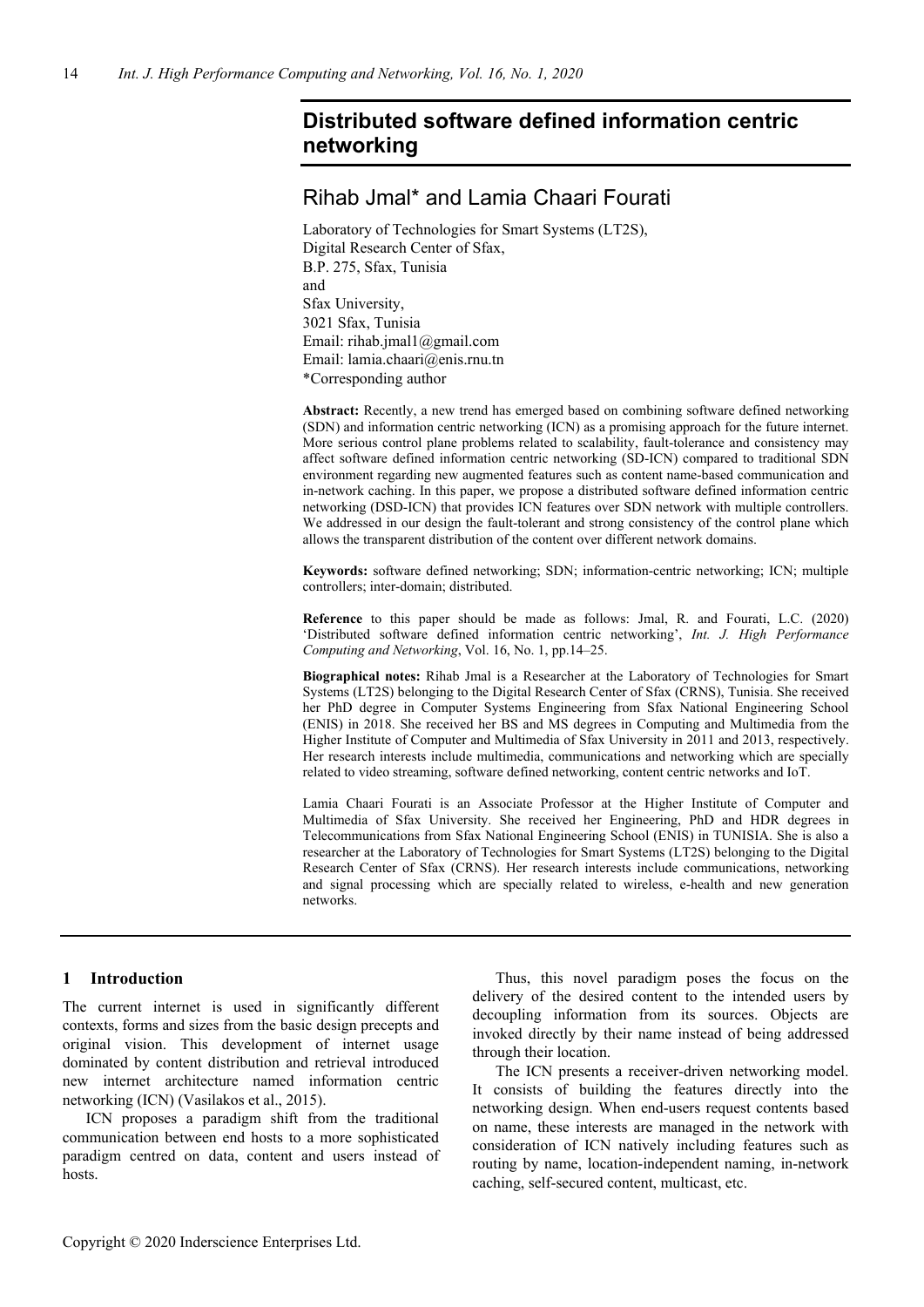Although many works (Vasilakos et al., 2015; Amadeo et al., 2016; Jmal and Fourati, 2017c) have studied ICN in the past few years to propose a concrete deployable solution in reality, it is still in its early stage.

Firstly, the migration from IP to named content is so costly and produces incompatibility issues, especially when using a clean slate architecture design.

Secondly, it is hard to perform routing by name in a large-scale network like the internet. Following ICN principle, the routers broadcast interest packets to its neighbour routers which makes the network traffic uncontrollable on front of the increase of the network size or the requests number. When the size of the network increases, the time to receive requested data will be delayed. Indeed, the effectiveness of network resources is decreased.

Thus, the realisation of an ICN is a big challenge.

The focus of recent research (Jmal and Fourati, 2017a; Gao et al., 2016; Jmal and Fourati, 2019) has been on integrating software defined networking (SDN) with ICN (Jmal and Fourati, 2017b).

In the real world implementation, SDN architecture is a potential paradigm to prove the feasibility of ICN regarding its effective impact in other fields such as energy consumption (Wu et al., 2018; Huang et al., 2016; Fu et al., 2016; Maaloul et al., 2018). SDN provides high programmability of network components which assure the development of new routing and forwarding approaches with the current hardware components facilitating the migration to ICN. In addition, thanks to the virtualisation of the whole network enabled by SDN, the material cost and complexity are reduced while network functionality is augmented. Besides, SDN accelerates the network configurations provisioning by administrators through decoupling the physical network infrastructure and logical elements.

Even though the efficiency of the combination SDN-ICN has been investigated in recent years (Jmal and Fourati, 2017a; Gao et al., 2016; Jmal and Fourati, 2017b), most studies have been proved the feasibility of ICN through SDN architecture and argued the improvements realised regarding to routing, caching, etc. Nonetheless, such hybrid architecture integrating SDN and ICN is not explored in a wide area and in case of multiple domains while evolved control plane issues such as scalability, fault-tolerant and consistency have raised.

With this goal, we propose in this paper a distributed software defined information centric networking (DSD-ICN). In our earlier work (Jmal and Fourati, 2017a), we focused on the intra-domain communication between the controller and ICN nodes.

In this article, we are seeking inter-domain communication between the different controllers managing each network domain carrying ICN packets. Our proposal presents a novel distributed SDN architecture that supports ICN features while guaranteeing fault-tolerant and strong consistency of the control plan.

The remainder of this paper is organised as follows. Section 2 presents a background on ICN/CCN and SDN.

We detail the literature in Section 3. In Section 4 we introduce our proposed DSD-ICN while its performance evaluation is in Section 5. Finally, conclusions are drawn in Section 6.

#### **2 Background**

#### *2.1 Background on ICN and CCN*

ICN shifts the networking paradigm from the current host centric paradigm to a content-centric paradigm. Consequently, a content is named and decoupled from its location. It can be stored in different locations over the network, and each content can be addressed and requested by its name.

Several ICN architectures have been proposed such as named-data networking/content-centric networking (NDN/CCN), publish-subscribe internet routing paradigm (PSIRP), data oriented network architecture (DONA), and network of information (NetInf) (Vasilakos et al., 2015).

Although each architecture is characterised by its specific details, they share numerous fundamental properties such as name-based routing, the unicity of content name, in-network caching, and content integrity.

PSIRP routing scheme involves four main components: rendezvous nodes, topology nodes, branching nodes and forwarding nodes.

In DONA, the resolution handles are leveraged to allow requested content discovery, and NetInf routing is achieved by a multi-level DHT mechanism.

Content router is implemented by CCN to realise their longest prefix matching routing scheme. The in-network caching feature is integrated into CCN as a content router function while the other projects are generally depended on dedicated modules like rendezvous nodes in PSIRP and storage engine in NetInf.

CCN is built around three data structures: PIT, FIB and CS.

The client request is forwarded in an interest packet through CCN nodes. Each traversed CCN node checks its CS in order to send a data packet as a response in case the content is stored. Otherwise, the PIT is checked. In case there is a PIT entry for a previously requested content chunk, the interest is aggregated in this entry. Alternatively, the CCN node checks its FIB and while an outgoing interface for this interest exists in the FIB, a new PIT entry is made and it forwards the interest. In the worst cases, the interest is simply rejected.

If the intermediate nodes do not have a copy of the requested content, the original provider forwards the appropriate data packet and the traversed nodes store a copy for future requests (Jmal and Fourati, 2017c).

#### *2.2 Background on SDN*

The SDN's main feature consists of separating control and data planes which provides a network-wide abstraction.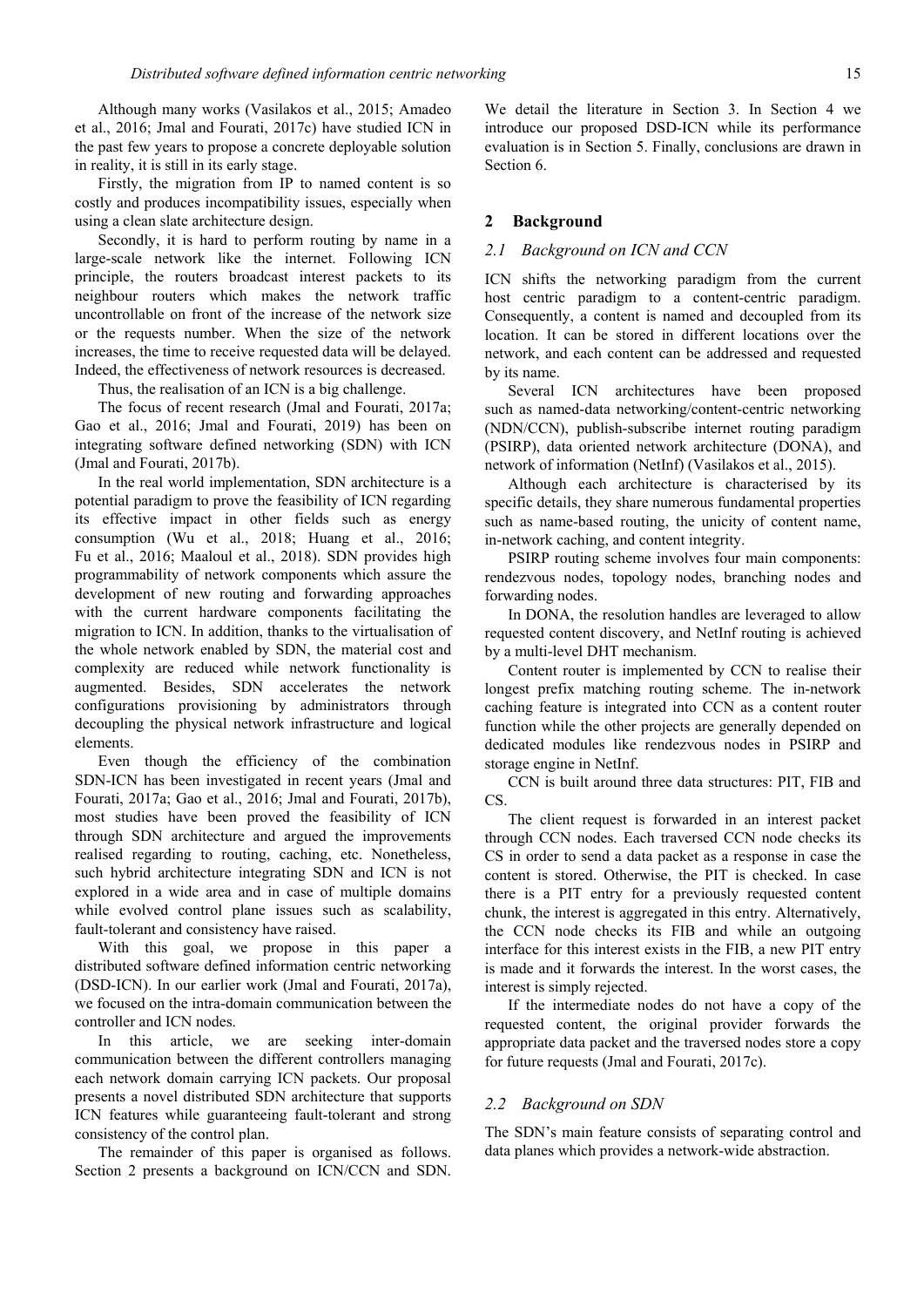The decoupled control plane instructs the forwarding devices, which are commonly OpenFlow switches, via the OpenFlow protocol.

An OpenFlow switch is composed of:

- flow table indicating to the switch how processing each flow entry by associating different actions
- secure channel ensuring safe passage of transmission rules between OpenFlow controller and OpenFlow switch.

The architecture design of SDN is composed of three functional layers as illustrated in Figure 1.

- *the infrastructure layer (the data plane):* corresponds physically to the network devices
- *the control layer:* incorporates an SDN controller that serves as the key of the whole architecture
- *the applications layer:* communicates with the SDN controllers via open and programmable API.





*Source:* Jmal and Fourati (2017b)

### *2.3 Definition of an SDN domain*

An SDN domain presents a part of a network determined by the network operator. A domain is controlled by an SDN controller. It can cover multiple network operation systems (NOS) and communicate directly with certain SDN-enabled devices. Each NOS typically consists of many interconnected devices that are compatible with SDN. The SDN controller aggregates the network topology views from multiple NOSs and maintains a global view of the networks covered by the domain. The controller is responsible for forwarding the application requests to the corresponding NOS. Two SDN domains are adjacent if there is a physical link between the two underlying networks.

Within each SDN domain, the appropriate controller can set domain-specific policies on importing information from devices, aggregating, and exporting to external entities. These policies may not be created publicly; as a result, controllers in other domains may not be aware of such policies for a given SDN domain.

The network operator that creates the SDN domains aims to provide a flexible network administration. The operator decides to divide the entire network into SDN domains depending on the scale of the underlying network. For some small-scale data centres, only one SDN domain can be sufficient.

For a service provider with a large transport network, it is best to divide the network into SDN domains because the centralised control with a single controller will create a bottleneck. For example, the operator can divide his network into different SDN domains based on physical locations. He can rent such a part of his network to the local content provider, etc. Such a deployment scenario requires an SDN controller that provides powerful network service capability to applications. In addition, to define domains and interconnections between them involves more than just simple connections between SDN boxes; there are various aspects to consider, such as how their network topologies connect, what enclosures the neighbouring controllers face and how to get their addresses, what rights and policies control the conversation, and so on. Other aspects to consider as those allowed to deploy 'programs' on the SDN infrastructure, what actions can a 'program' perform depending on who has deployed them: the SDN network manager is likely to control the deployment of 'programs' on the SDN infrastructure.

The focus is then on how deployed programs can affect other domains and what mechanism we want to use to communicate this effect to other domains.

### **3 Related work**

In order to provide a deep description about the state of the art, we have been looking into distributed SDN architectures. We founded that this is already a recent research field in progress and there is no standardisation until now, to the best of our knowledge.

The distributed SDN architectures are managed through two main approaches as shown in Figure 2:

- 1 logically centralised
- 2 logically distributed.

#### *3.1 Logically centralised approach*

This approach is characterised by a set of controllers with the same view of the network and that share the same database. Among the most known, we cite Onix (Koponen et al., 2010), HyperFlow (Tootoonchian and Ganjali, 2010), OpenDay-light (ODL) (Medved et al., 2014) and Kandoo (Yeganeh and Ganjali, 2012).

Onix (Koponen et al., 2010) uses the distributed hash table (DHT) to store information about the distributed network. HyperFlow (Tootoonchian and Ganjali, 2010)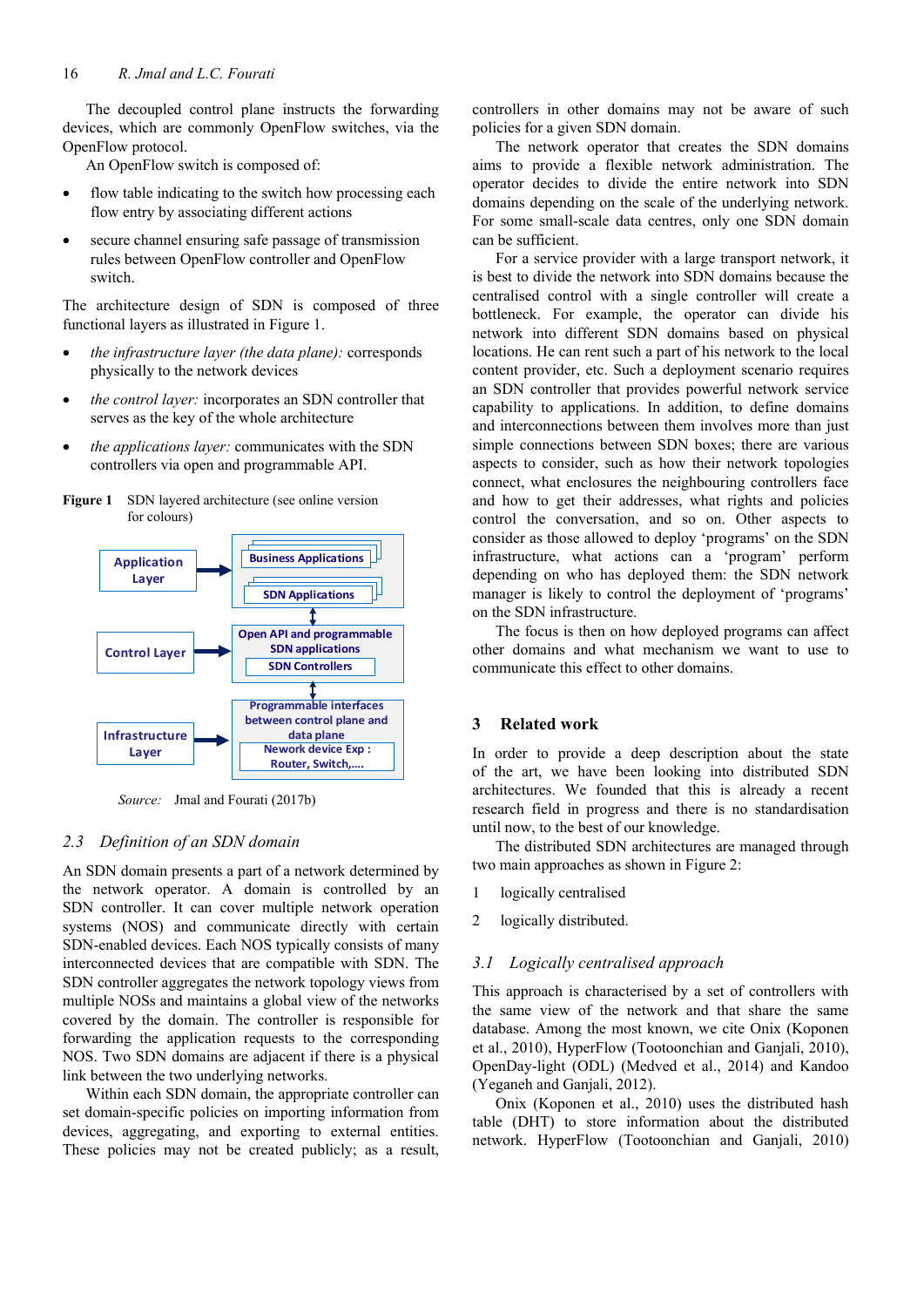builds a global network view through the distributed file system WheelFS (Stribling et al., 2009) and each controller is in charge of its network. Link status changes and other events affecting the network view are synchronised between the controllers.

#### **Figure 2** Classification of distributed SDN architectures (see online version for colours)



Although HyperFlow and Onix allow the distribution of the SDN control plane, they produce a lack of flexibility and scalability limitation.

ODL (Medved et al., 2014) builds the data structure trees which consist on the configuration tree and the operational tree. The desired state of the system is stored in the configuration tree while the current runtime status is provided by the operational tree. To support multiple controllers, the ODL forms the cluster after building the trees. However, the cluster with its operations require more resources, bandwidth and time which could decrease the performance of the network.

Kandoo (Yeganeh and Ganjali, 2012) proposes a hierarchical framework based on two layers of controllers:

- *The top layer:* is a logically centralised controller that preserves the state of the whole network. It is a root controller that runs non-local applications.
- *The bottom layer:* presents a set of controllers which are not interconnected and without knowledge of the network-wide state. These local controllers execute local applications as near as possible to switches.

Generally, the logically centralised approach offers fault-tolerance, elasticity and decentralisation which it is not feasible for logically distributed architecture where each domain is managed by its controller having its own database. For this purpose, our DSD-ICN architecture fellow the logically centralised approach.

#### *3.2 Logically distributed approach*

This approach is more suitable for networks that are vastly distributed over multiple domains. Each domain is managed by its controller. Different controllers communicate each other to share only some useful information enabling some services like the topology view. In other words, the main idea is to build an 'east-west (EW)' communication between SDN controllers, as an analogy to OpenFlow being a 'north-south' protocol between NOS and network devices.

Yin et al. (2012) proposed a protocol named 'SDNi' enabling the coordination of behaviours between different SDN controllers and allowing to exchange control information related to multiple SDN domains.

EW bridge (Lin et al., 2015) is proposed as a design that support different controllers with various local network view storage systems. The publish/subscribe model (Tarkoma, 2012) is used to synchronise data between different controllers. Eventually, the publish/subscribe model attempts multicast or group messaging problem. This model is used for SDN regarding to its scalability compared to the client-server model. Nevertheless, the scalability is still a research challenge especially under high load. Recently, another EW interface is proposed in Benamrane et al. (2017) called communication interface for distributed control (CIDC) plane. This interface provides communication modes (notifications, messages, services, etc.) to be exchanged between different controllers. Distributed services (firewall, load balancer and SSL) are supported thanks to a mechanism based on policy sharing.

Distributed SDN controllers (DISCO) (Phemius et al., 2014) proposal supports a logically centralised controller for the intra-domain operation, as well as a logically distributed controller to achieve inter-domain visibility.

The main drawback of the logically distributed approach is represented by its weak consistency on semantics; eventually, all controller nodes are informed by the data updates on different nodes. Thus, there is a delay taken by distinct nodes to read new or old values for the same property. Otherwise, strong consistency ensures that all controller nodes have the access to the most updated property value in the same time (Kreutz et al., 2015).

Works on ICN in distributed areas are so limited. Gao et al. (2016) proposed an intra-domain communication in software defined information centric networking (SD-ICN) and argued that their solution is compatible with CoLoR (Luo et al., 2014) which presents a general architecture design for ICN inter-domain routing.

Our proposed DSD-ICN follows the logically centralised approach in term of centralising the treatment of control plane operating. We focalise our work on consistency and fault-tolerance of the control plan while managing ICN contents. It provides strong consistency through its architecture based on inter-domain information base (IIB) system which allows multiple controllers to coordinate their actions.

Consequently, we studied recently proposed approaches focusing on SDN consistency and fault-tolerance.

Schiff et al. (2016) proposed a synchronisation framework for control planes built around atomic transactions realised in-band on the switches of the data plane. The data-plane switch configuration space is used in this approach as a transactional shared memory. An additional information about conflicts between the controllers can be stored in this memory. Thus, a transaction is designated to include standard control, update operations and synchronisation primitives functioning on this shared memory.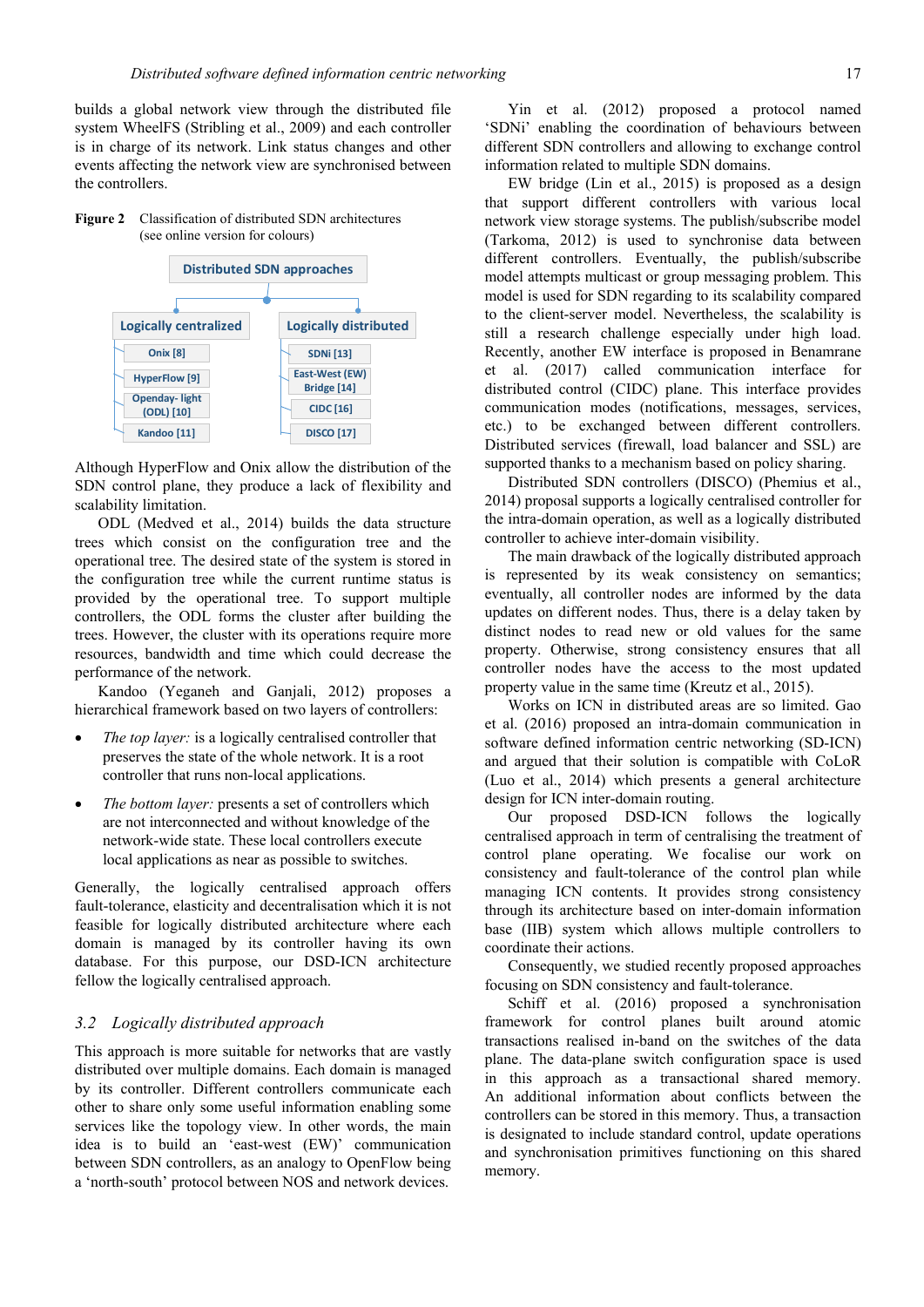Botelho et al. (2016) provide a modular architecture supporting a fault-tolerant data store that allows a transparent distribution of the control plane through the strong consistency properties. Each controller is responsible for managing a network domain and the coordination between different controllers is achieved thanks to the replicated, fault tolerant data store.

The main drawback of this solution is presented by the performance overhead and the limited scalability.

Beehive (Yeganeh and Ganjali, 2016) allows the calculation of offloading that depends on the state of any application connected to any controller belonging to the set of distributed controllers. The state of the application in beehive is stored as key-value pairs in a shared distributed data store. The calculations in the application are mapped to the corresponding replication controller based on an application-specific mapping function. This function queries a globally synchronised dictionary and maps the calculation tasks to the appropriate location (where the data resides). Indeed, the computation process is executed at different controllers dynamically by moving around the state stored in a distributed data store. However, dynamic state placement results overheads such as running a consensus algorithm between controllers to determine the location of the state, which causes expensive synchronisation and affects performance.

In addition, Hydra (Chang et al., 2016) presents a framework for distributed SDN controllers based on functional slicing that presents a complementary approach to scaling. Thus, several SDN applications belonging to the same topological partition can be placed in physically separate servers. In Hydra, the choice of partitions is based on the convergence time as the main metric. Application instances are assigned to partitions in order to minimise response times while taking into consideration the

communication between applications of a partition and instances of an application over partitions. Nevertheless, Hydra increases latency when critical paths cover multiple servers.

Therefore, we can deduce the importance of a shared memory between the different distributed SDN controllers. In addition, the communication between the different partitions, to execute the SDN applications, can generate overloads that affect the system performances.

We summarise the related works in Table 1 where we highlight the difference between our proposal DSD-ICN and other cited approaches. DSD-ICN is distinguished from the others by the fact that is the only approach that consider a logically centralised information management, provides consistency and fault-tolerance in addition to the support of ICN.

# **4 DSD-ICN proposal**

DSD-ICN allows distributing ICN content in a large-scale supervised network which is benefic to many relevant applications such as mobile edge computing (Jararweh et al., 2017) and cloud computing (Li et al., 2018; Gupta et al., 2017) where the access to the requested information is facilitated even in large networks where the requested information is located in a different side. Besides, with DSD-ICN the network security becomes scalable. Security can scale as software scales and as new clouds, workloads and network segments are provisioned. Thus, our proposal provides a promising environment to implement security applications (Jiang et al., 2018; Deka, 2015; Gupta, 2018) and improve the user experience (Gupta et al., 2017; Gupta and Gupta, 2015).

Table 1 A summary of related works

| Approach and date of<br>publication | Logically centralised | Logically distributed | ICN supported | Consistency and<br>fault-tolerance |
|-------------------------------------|-----------------------|-----------------------|---------------|------------------------------------|
| Koponen et al. (2010)               |                       |                       |               |                                    |
| Tootoonchian and Ganjali (2010)     |                       |                       |               |                                    |
| Medved et al. (2014)                |                       |                       |               |                                    |
| Yeganeh and Ganjali (2012)          |                       |                       |               |                                    |
| Yin et al. $(2012)$                 |                       |                       |               |                                    |
| Lin et al. $(2015)$                 |                       |                       |               |                                    |
| Benamrane et al. (2017)             |                       |                       |               |                                    |
| Phemius et al. (2014)               |                       |                       |               |                                    |
| Gao et al. (2016)                   |                       |                       |               |                                    |
| Schiff et al. (2016)                |                       |                       |               |                                    |
| Botelho et al. (2016)               |                       |                       |               |                                    |
| Yeganeh and Ganjali (2016)          |                       |                       |               |                                    |
| Chang et al. (2016)                 |                       |                       |               |                                    |
| DSD-ICN (our proposal)              |                       |                       |               |                                    |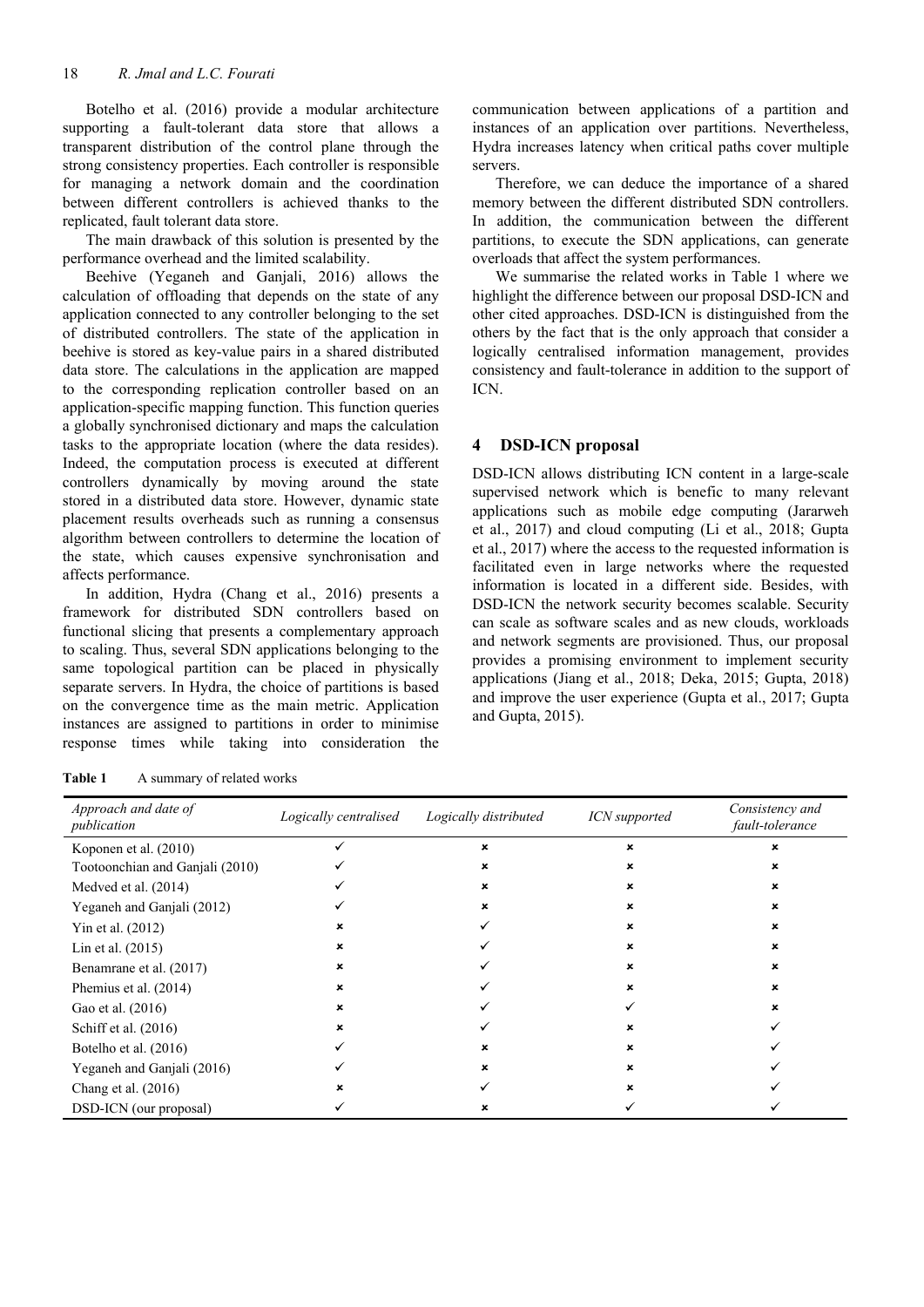DSD-ICN is performing two main functionalities. The first one concerns providing ICN features over SDN architecture while the second functionality is based on inter-domain communication. We follow an overlay architecture based on content centric networking (CCN) (Jacobson et al., 2009) implementation with the existing OpenFlow switch.

When a CCN client requests a content by name, the request is received by a CCN node which checks its content store (CS), if the requested content is existent a data packet is forwarded. In the other case, the content name is mapped to an IP address in order to be processed by the OpenFlow switch. The configuration of CCN implementation on top of OpenFlow switch is applied through an adaptation layer which perform hashing and mapping of the content name into IP addresses. Then, the request is forwarded to the controller, the responsible of the management of the whole software defined information centric network. The controller is content-aware, it generates rules on ICN nodes to optimise on content routing regarding to its broad view of the network. Finally, the data packet is forwarded from the content provider through the optimised path following the controller rules.

The optimised path **P** is considered as the shortest path with the higher available bandwidth. For this purpose two equations are verified (Jmal and Fourati, 2019):

$$
P = Min\left(\sum_{i=0}^{N} l_k\right)
$$

$$
P_{LC} = Max\left(\sum_{i=1}^{k-1} abw_{li}\right)
$$

The parameters used in these equations are described in Table 2.

As above, we described the intra-domain operation of our proposed design combining SDN and CCN as shown in Figure 3.

However, what would happen in case of controller failure?

For this purpose, the second process addressed in our design is related to inter-domain communication and multiple SDN controllers. We aim to overcome one point

failure issue as well as provide strong consistency of the control plane.

**Table 2** Optimised path parameters

| Parameter  | Designation                                           |  |  |
|------------|-------------------------------------------------------|--|--|
| P          | The optimised path                                    |  |  |
| N          | The network nodes                                     |  |  |
|            | Links between different nodes                         |  |  |
| k          | The length of the path                                |  |  |
| $l=(n, m)$ | Link between an origin node $n$ and a destination $m$ |  |  |
| $abw_1$    | Available bandwidth for a link l                      |  |  |
| $P_{lc}$   | The links capacity of the path $P$                    |  |  |

**Figure 3** Intra-domain design (see online version for colours)



To achieve our goal, we exploited the master-slave configuration defined in OpenFlow 1.3 (Pfaff et al., 2012), which allows switches to tolerate controller crashes thanks to its ability of connection to more than one controller. In our design, the primary controller of one domain presents the backup controller of another domain to provide controller fault tolerance as depicted in Figure 4.

**Figure 4** Inter-domain communication architecture (see online version for colours)

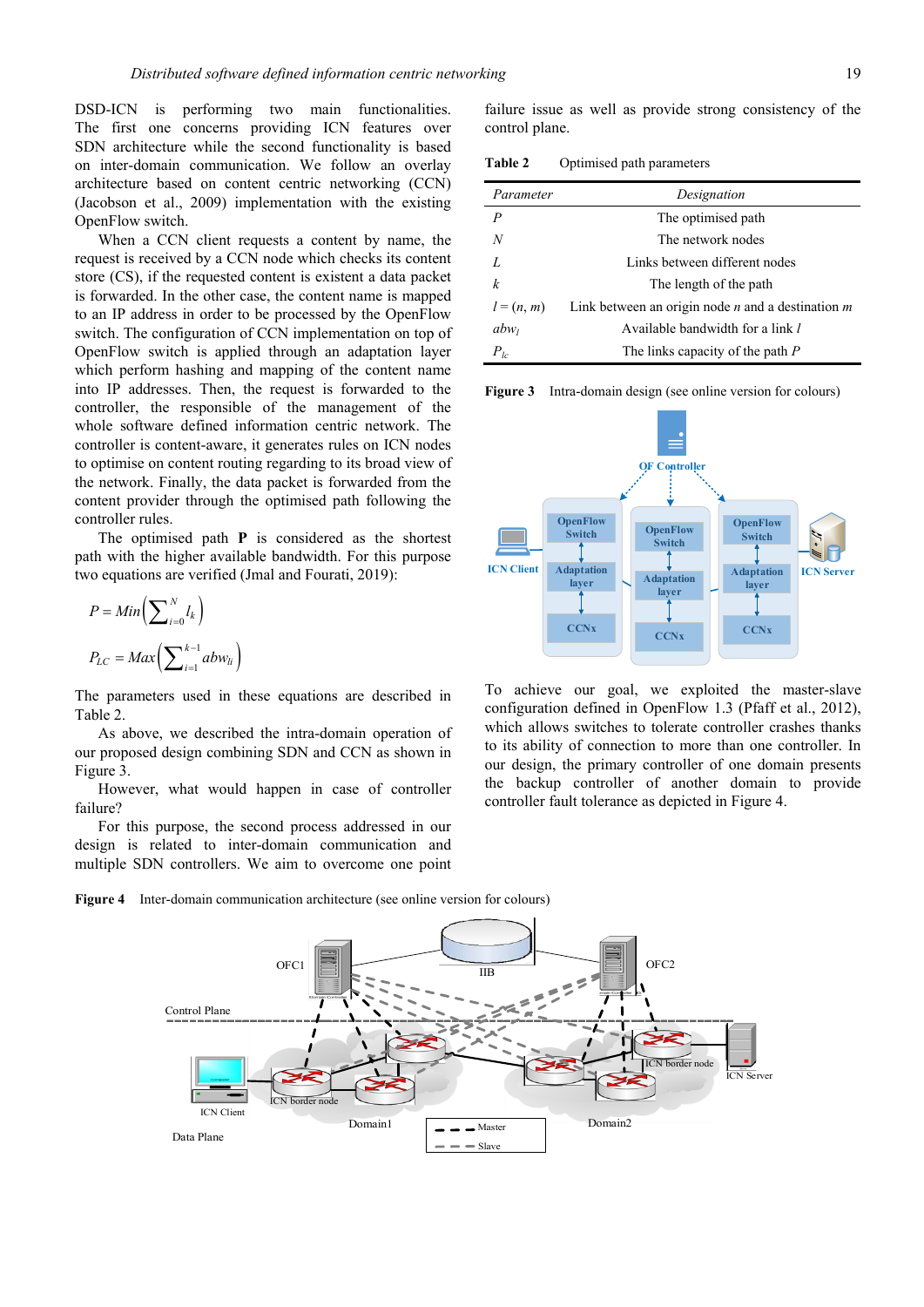The synchronisation between different controllers is performed thanks to the shared IIB. The controller decisions are taken by the control plane on the basis of data plane events while the consistent network state is performed through the IIB due to the communicated information such as read and write operations.

The controller is aware of content locations. When an ICN server publish a new content, the controller is informed about its name 'Name;' and the IIB is updated to share that the content with Name<sub>i</sub> is existent in domain  $D_i$  for future requests on this content from other domains. We noted the set of domains *D* and controllers *C* as follow:

$$
D = \{D_j, j = 1, 2, 3, ..., n\}
$$

$$
C = \{C_j, j = 1, 2, 3, ..., n\}
$$

|     | Algorithm 1 | Request dissemination between several controllers                                          |
|-----|-------------|--------------------------------------------------------------------------------------------|
| 1.  |             | if (local lookup process $(D_i, Name_i)$ = true)                                           |
|     |             | // the requested content exists in the local domain                                        |
| 2.  |             | Install rules $()$ // the data packet is sent locally                                      |
| 3.  | else        | // the requested content does not exist in the local<br>domain                             |
| 4.  |             | $C_i$ insert Interest entry in IIB < $C_i$ , $D_i$ , Name <sub>i</sub> , ID <sub>h</sub> > |
| 5.  |             | <b>While</b> (query= false)                                                                |
| 6.  |             | $C_k$ = Find the best controller to ask ()                                                 |
| 7.  |             | Send query                                                                                 |
| 8.  |             | $if$ (query= true)                                                                         |
| 9.  |             | local lookup process $(D_k, Name_i)$                                                       |
| 10. |             | Install rules ()                                                                           |
| 11. |             | <b>if</b> (content (Name <sub>i</sub> )= true)                                             |
|     |             | $\frac{1}{1}$ the content is sent to the client                                            |
| 12. |             | Update IIB $()$ // to indicate that the request is<br>satisfied                            |
|     |             |                                                                                            |

 $ID<sub>h</sub>$  is the user device identifier used by the controller to handle the packet forwarding. The flow chart describing the operational functioning of requesting a content is illustrated by Figure 5.

The IIB stays tuned. When a new controller is connected, the IIB is updated by the new controller and its domain. When a controller is disconnecting, a backup controller takes its role. The information exchanged between the different controllers and the IIB is sent through JSON objects in order to optimise the recovery time.

In fact, the signalling messages include the controllers reachability update, the network operation update such as QoS and available software capabilities in the domain, as well as content publication and request.

We propose Algorithm 1 for the request dissemination between several controllers in order to find the requested content.

In an environment that contains multiple controllers, when the primary controller fails what is the backup controller that will take its place?

**Figure 5** Operational functioning of requesting a content



In this context, we execute a leader (or master) election process that is executed when a communication is established between the different controllers. This process allows early discovery of a controller fail, as well as the network scheduling in a distributed system with multiple controllers based on the roles assigned to the controllers. Consequently, it allows the creation of a consistent fault-tolerant system and is able to recover the state of a failed controller and restore its state.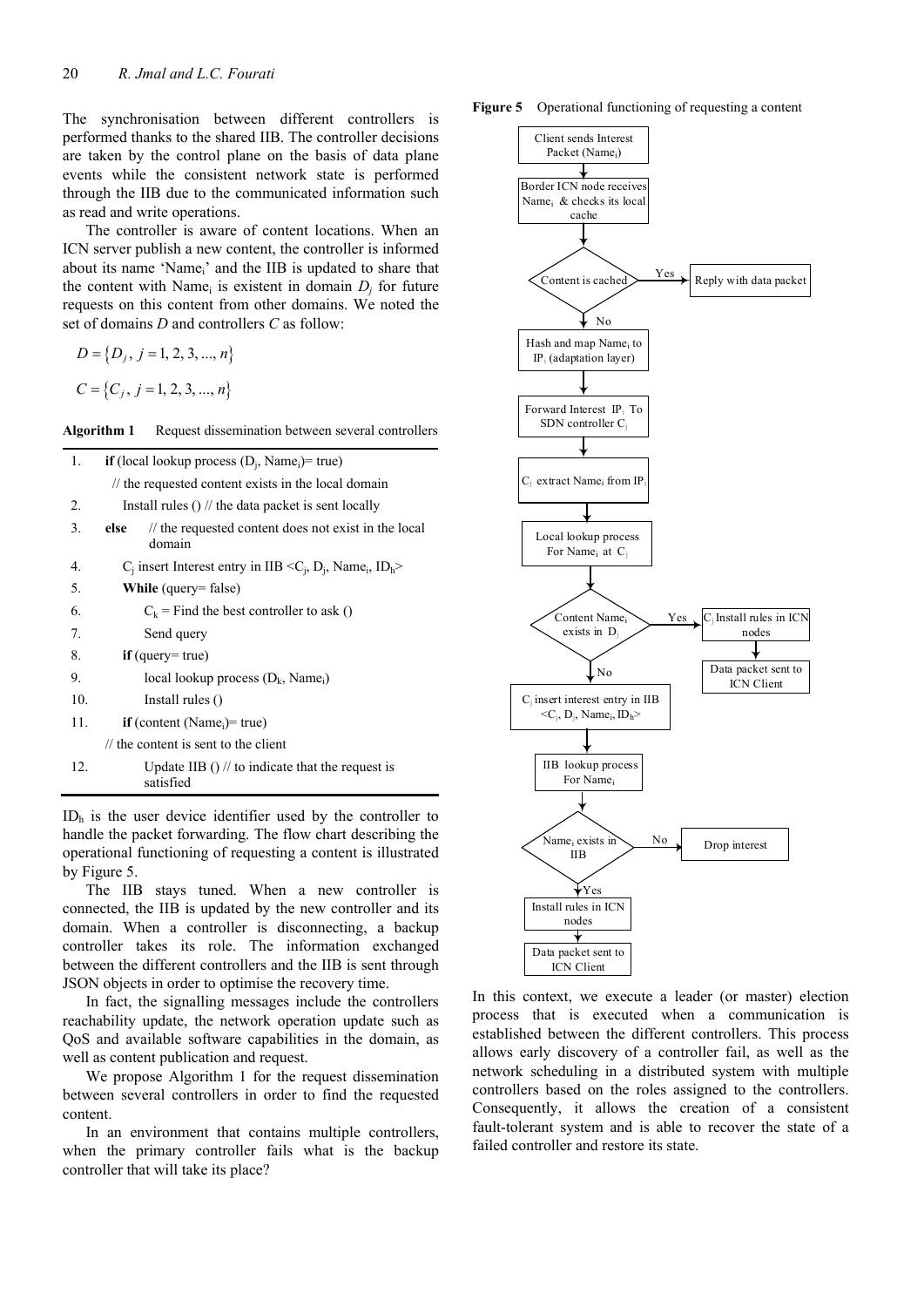Indeed, a group of distributed controllers, which is responsible for the same domain, executes an election algorithm to determine a new leader controller.

This algorithm assumes that each active controller has a unique priority identifier. At any time, a controller may receive an election message from one of his lower colleagues.

The receiver sends an 'OK' message to the sender and proceeds to his election process.

Finally, only the worthy controller remains. This controller announces his victory to all distributed controllers in the group.

The election principle executed, described in Figure 6, is inspired by the Bully's algorithm (Stoller, 1997).

**Figure 6** Flowchart of the election algorithm



#### **5 Performance evaluation**

We evaluated the DSD-ICN architecture in Mininet (http://mininet.org/) environment, the well-known SDN emulator. Mininet facilitates the realisation of tests similar to real experiments. We created three domains, each one is composed of three connected switches handled by one master controller and configured as slave to the other controllers. In case of controller crash, the switches are reconfigured automatically to be handled by another master controller determined thanks to the election algorithm executed at the active distributed controllers. We used the Openvswitch 2.7 that supports OpenFlow 1.3 and above. We implemented a new module on the floodlight (FL) (http://www.projectfloodlight.org/floodlight/) controller to handle ICN networking and content names as well as another module for the election process.

Moreover, we used the 'sync service' offered by FL to achieve the synchronisation between different controllers and to apply the IIB functioning. We ran an ICN client on a host attached to domain 1 and an ICN server attached to domain 3. We configured on top of OpenFlow switches CCNx (Smetters et al., 2010), the official implementation of CCN. The combination is enabled thanks to the proposed adaptation layer (Jmal and Fourati, 2017a). In our scenario, the content is published at the server node by *ccnputfile* command while the client node downloads the content through *ccngetfile* testing tool. We repeated tests for different files with different sizes as depicted in the following figures. Figure 7 illustrates the upload time of each file from the server statistics while Figure 8 shows the download time from the client statistics.

Figure 7 Upload time at the server (see online version for colours)



**Figure 8** Download time at the client (see online version for colours)



For the first interests sent, the download time was higher than the next requests on the content. Hence, thanks to in-network caching feature supported by DSD-ICN, the content is served from the closest node to the client which reduces the download time.

Consequently, there is no variation in the download time after requesting the first interests since it is served from the border nodes. Even without caching the download time is considered interesting since our FL controllers with the IIB guarantee the lookup latency and accelerate the content location resolution. Our architecture allows to a content, published from a domain, to be requested from other domains and served with an optimised download time.

In order to analyse the performance of the control plane in a distributed architecture, we consider synchronisation metrics such as latency and inter-controller communication overhead.

The convergence time is considered as the time required for the controllers to establish a communication between themselves to be aware of the connected controllers and to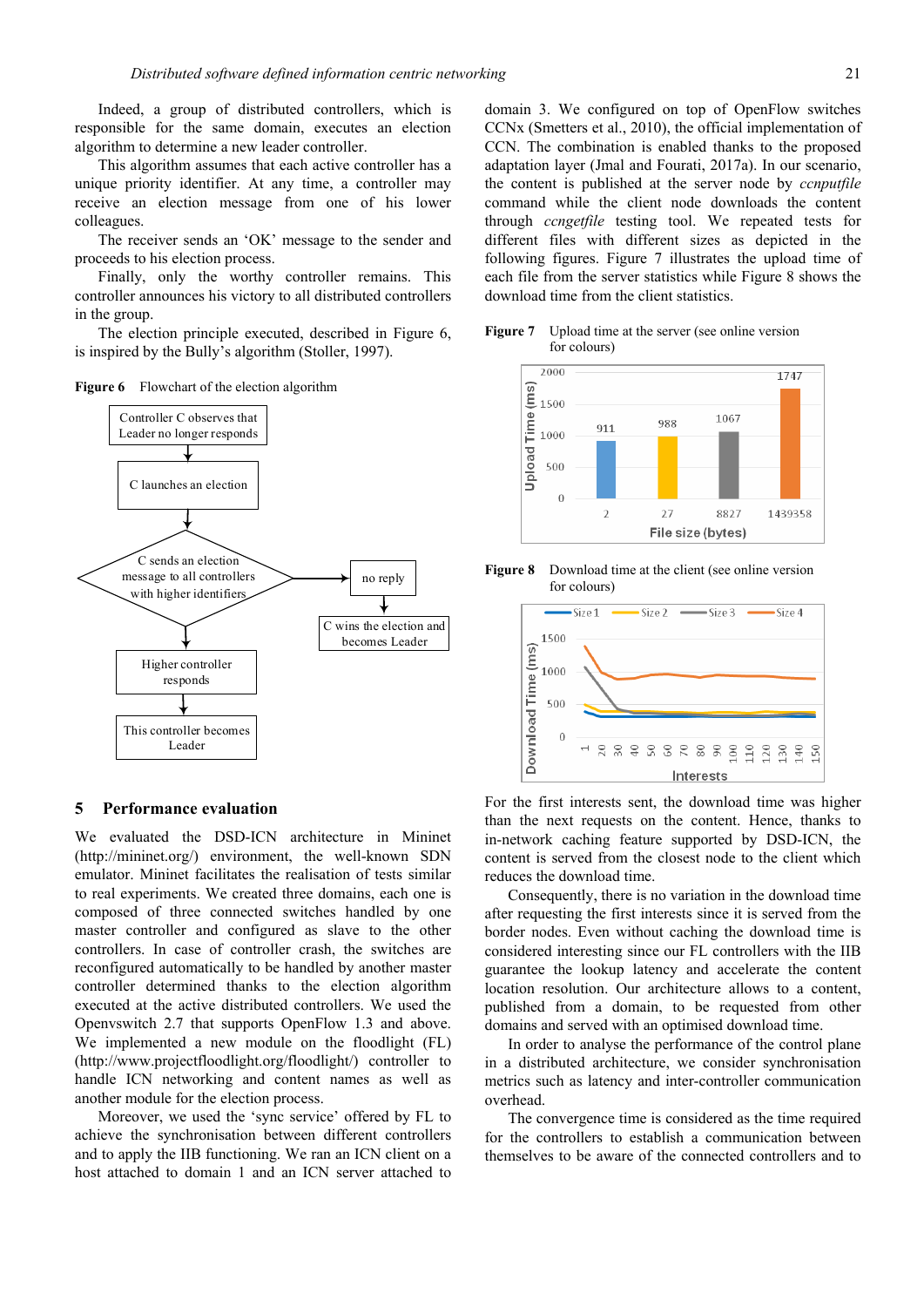determine the leader (master). It is illustrated in terms of increased number of controllers in Figure 9.

Figure 9 The convergence time according to the number of



Subsequently, we evaluate our architecture considering different types of SDN applications. For this, we conduct tests on a topology based on five controllers and nine switches as described in Table 3.

Figure 10 Throughput for firewall (see online version for colours)

**Table 3** Details on the topology used

| Controllers | Domains                                        | Roles  |
|-------------|------------------------------------------------|--------|
| C1          | SW1, SW2                                       | Master |
|             | SW3, SW4, SW5, SW6,<br>SW7, SW8, SW9           | Slave  |
| C2          | SW3, SW4                                       | Master |
|             | SW1, SW2, SW5, SW6,<br>SW7, SW8, SW9           | Slave  |
| C3          | SW5, SW6, SW7                                  | Master |
|             | SW1, SW2, SW3, SW4, SW8, SW9                   | Slave  |
| C4          | SW8, SW9                                       | Master |
|             | SW1, SW2, SW3, SW4,<br>SW5, SW6, SW7           | Slave  |
| C5          | SW1, SW2, SW3, SW4, SW5,<br>SW6, SW7, SW8, SW9 | Slave  |



Figure 11 Throughput for learning switch (see online version for colours)



**Figure 12** Throughput for load balancer (see online version for colours)

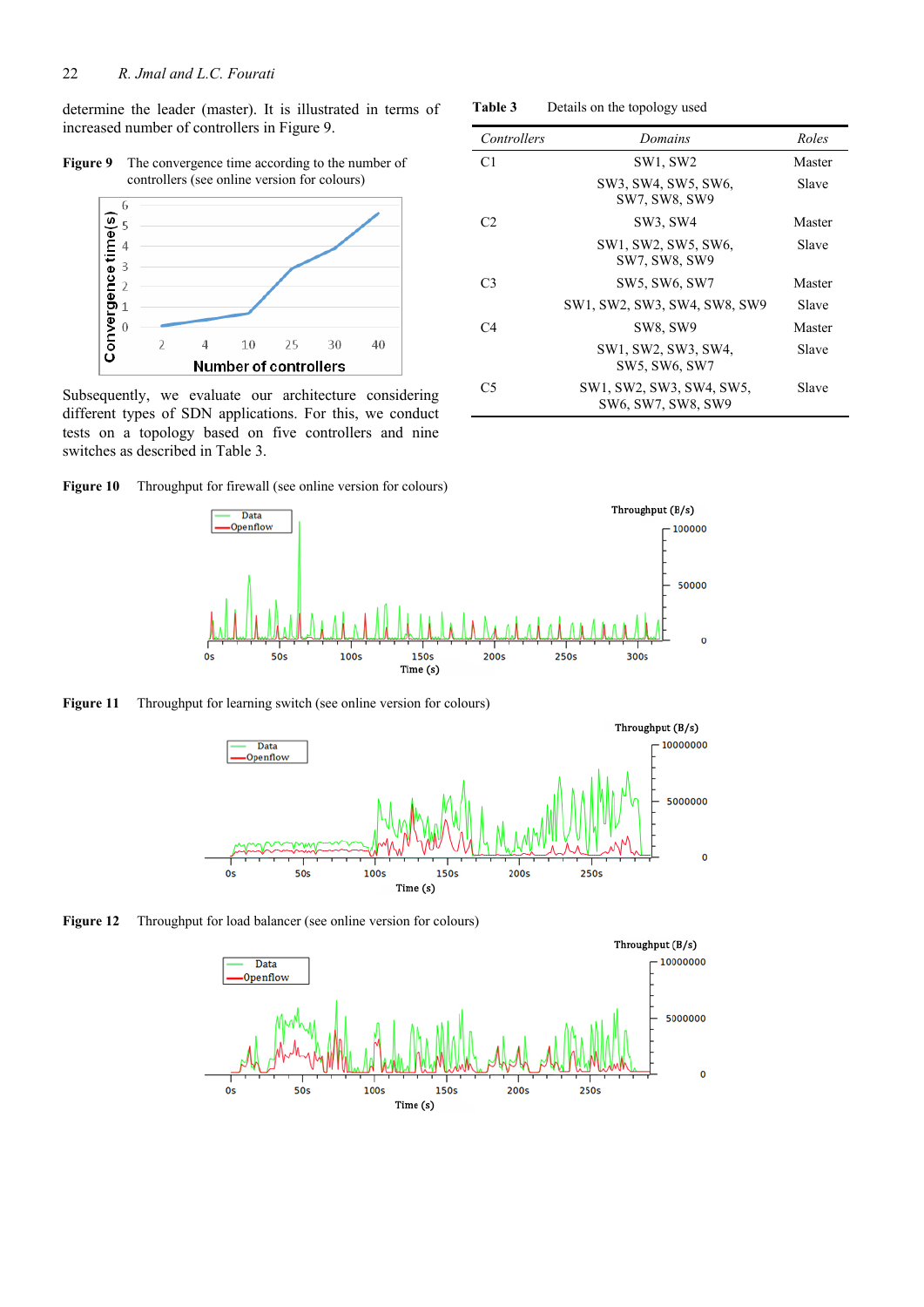The highlighted SDN applications and functions are:

- *Firewall:* a latency-sensitive application that filters messages sent to the controller (packet-in) based on a set of rules.
- *Learning switch:* this application emulates the process of a layer 2 switch forwarding based on a switch table that associates MAC addresses with switch ports. The switch is able to generate this table by listening to each incoming packet which, in turn, is transmitted according to the existing information in the table.
- *Load balancer:* this application uses a round-robin algorithm to distribute requests addressed to a virtual IP (VIP) address on a set of servers.

The different analyses of these applications and functions are described as follow. Figure 10, Figure 11 and Figure 12 show the throughput over the time at the control plane when different OpenFlow and CCN flows are generated in the data plane. We captured this traffic for firewall, learning switch, and load balancing using Wireshark (Wireshark Analyzer, http://www.wireshark.org).

When the firewall is executed, the OpenFlow packets are 16.26% and the data are 50% of the packets. For the learning switch, OpenFlow packets are 22.3% and the data exceed 60% of the packets. For the load balancing, the OpenFlow packets are 15% and the data is 51%.

Figure 13 Comparison of the average delay between DSD-ICN and ODL (see online version for colours)



Figure 14 Comparison of the CPU consumption (see online version for colours)



We can deduce that the overhead of OpenFlow packets is acceptable over DSD-ICN architecture regarding the amount of the data forwarded.

The importance and the effectiveness of DSD-ICN are represented by reducing the convergence time while maintaining a significant throughput as well as ensuring responsiveness to latency-sensitive applications.

Afterwards, we conducted tests under the same conditions in order to compare our FL controllers to the OpenDay-light (ODL) (Medved et al., 2014) in term of delay and CPU consumption. The average delay between DSD-ICN and ODL is depicted in Figure 13 while the average results in percent of the CPU consumption are described in Figure 14 for the 'bootstrapping' phase as well as for the 'control events' phase. The 'bootstrapping' presents the phase where the controllers start and discover their neighbours. In this step, ODL controllers form a cluster after the start and share their database, while FL controllers use the 'sync service'. In case of the 'control events' phase the controller is on production (i.e., insert rules).

Results show that our extended FL outperforms ODL.

# **6 Conclusions**

In this paper, we have proposed and evaluated DSD-ICN, an ICN network over SDN with multiple controllers. We tried to keep relevant network with a consistent network view that handles content on the basis of its name even over different domains. Our proposal provides strong consistency and fault-tolerance of the control plane. The main components of the proposed architecture are:

- 1 ICN nodes composed of CCNx configured on top of OpenFlow switches with the adaptation layer providing the conformity between both paradigms. This method is characterised by simplicity and flexibility as it does not imposes extensions on either CCNx or OpenFlow.
- 2 SDN controller handles ICN packets and provides optimised routing thanks to centralised intelligence.
- 3 IIB enable synchronisation between different controllers.

The shared aspect offers high speed data transmission and intelligent data processing. For future work, we plan to test DSD-ICN in larger networks as well as analysing load balancing and multipath selection features.

#### **References**

- Amadeo, M., Campolo, C. and Molinaro, A. (2016) 'Information-centric networking for connected vehicles: a survey and future perspectives', *IEEE Communications Magazine*, Vol. 54, No. 2, pp.98–104.
- Benamrane, F., Ben Mamoun, M. and Benaini, R. (2017) 'An east-west interface for distributed SDN control plane: implementation and evaluation', *Computers & Electrical Engineering*, January, Vol. 57, pp.162–175.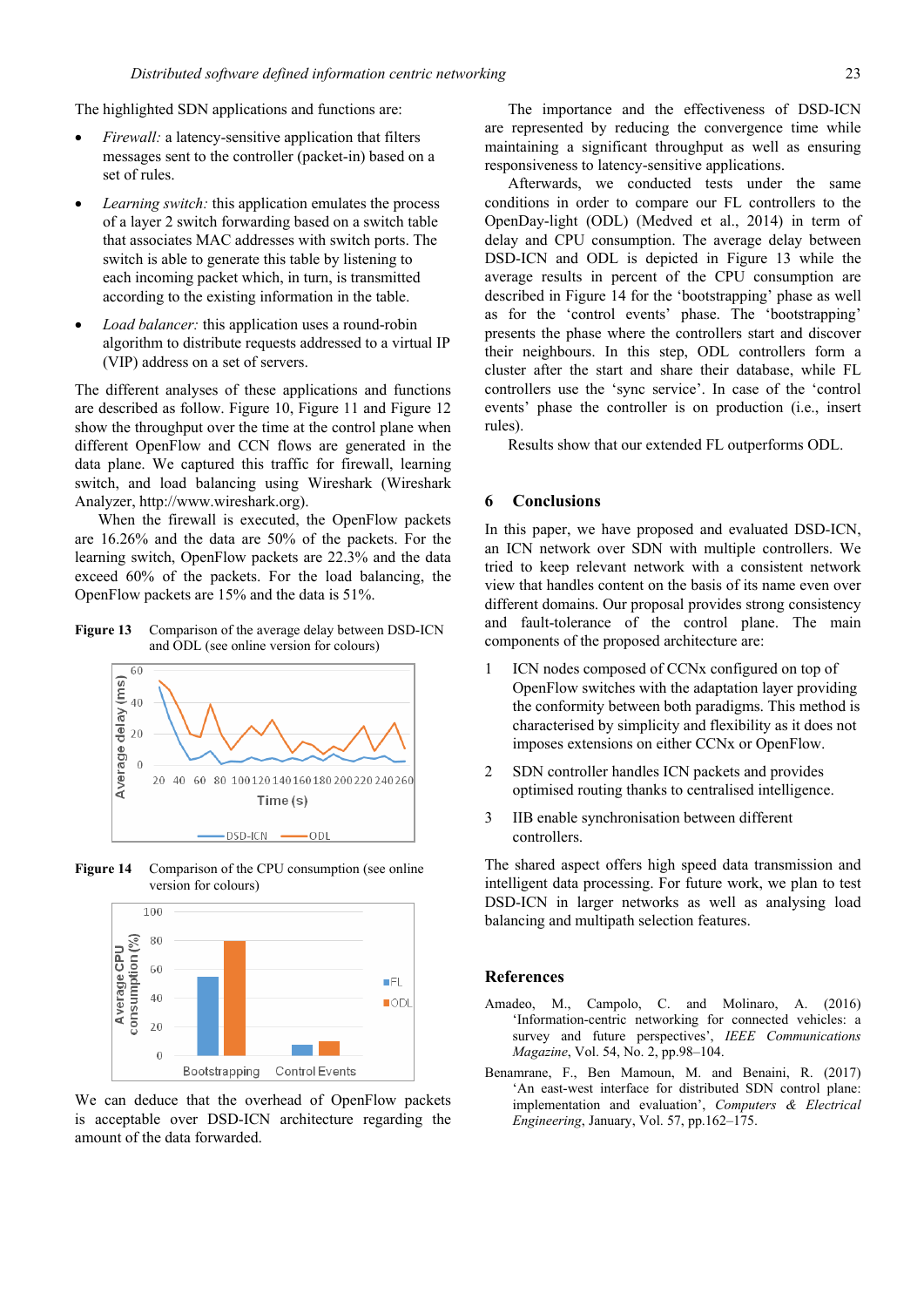- Botelho, F., Ribeiro, T.A., Ferreira, P., Ramos, F.M. and Bessani, A. (2016) 'Design and implementation of a consistent data store for a distributed SDN control plane', in *2016 12th European Dependable Computing Conference (EDCC)*, pp.169–180.
- Chang, Y., Rezaei, A., Vamanan, B., Hasan, J., Rao, S. and Vijaykumar, T.N. (2016) *Hydra: Leveraging Functional Slicing for Efficient Distributed SDN Controllers*, arXiv preprint arXiv: 1609.07192.
- Deka, G.C. (2015) 'BDS: browser dependent XSS sanitizer', *Handbook of Research on Securing Cloud-Based Databases with Biometric Applications*, pp.174–191, IGI Global.
- Fu, S.H., Wen, H., Wu, J. and Wu, B. (2016) 'Cross-networks energy efficiency tradeoff: from wired networks to wireless networks', *IEEE Access*, June, Vol. 5, pp.15–26.
- Gao, S., Zeng, Y., Luo, H. and Zhang, H. (2016) 'Scalable control plane for intra-domain communication in software defined information centric networking', *Future Generation Computer Systems*, March, Vol. 56, pp.110–120.
- Gupta, B.B. (2018) *Computer and Cyber Security: Principles, Algorithm, Applications, and Perspectives*, p.666, CRC Press, Taylor & Francis.
- Gupta, B.B., Gupta, S. and Chaudhary, P. (2017) 'Enhancing the browser-side context-aware sanitization of suspicious HTML5 code for halting the DOM-based XSS vulnerabilities in cloud', *International Journal of Cloud Applications and Computing (IJCAC)*, Vol. 7, No. 1, pp.1–31.
- Gupta, S. and Gupta, B.B. (2015) 'PHP-sensor: a prototype method to discover workflow violation and XSS vulnerabilities in PHP web applications', in *Proceedings of the 12th ACM International Conference on Computing Frontiers*, ACM, May, p.59.
- Huang, H., Guo, S., Wu, J. and Li, J. (2016) 'Green DataPath for TCAM-based software-defined networks', *IEEE Communications Magazine*, November, Vol. 54, No. 11, pp.194–201.
- Jacobson, V., Smetters, D.K., Thornton, J.D., Plass, M.F., Briggs, N.H. and Braynard, R.L. (2009) 'Networking named content', *Proceedings of the 5th International Conference on Emerging Networking Experiments and Technologies*, pp.1–12.
- Jararweh, Y. et al. (2017) 'Software-defined system support for enabling ubiquitous mobile edge computing', *The Computer Journal*, Vol. 60, No. 10, pp.1443–1457.
- Jiang, F., Fu, Y., Gupta, B.B., Lou, F., Rho, S., Meng, F. and Tian, Z. (2018) 'Deep learning based multi-channel intelligent attack detection for data security', *IEEE Transactions on Sustainable Computing*, 1 April–June, Vol. 5, No. 2, pp.204–212, doi: 10.1109/TSUSC.2018.2793284.
- Jmal, R. and Fourati, L.C. (2017a) 'An OpenFlow architecture for managing content-centric-network (OFAM-CCN) based on popularity caching strategy', *Computer Standards & Interfaces*, Vol. 51, pp.22–29.
- Jmal, R. and Fourati, L.C. (2017b) 'Content-centric networking management based-on software defined networks: survey', *IEEE Transactions on Network and Service Management*, December, Vol. 14, No. 4, pp.1128–1142, doi: 10.1109/ TNSM.2017.2758681.
- Jmal, R. and Fourati, L.C. (2017c) 'Emerging applications for future internet approach based-on SDN and ICN', in *2017 IEEE/ACS 14th International Conference on Computer Systems and Applications (AICCSA)*, Hammamet, pp.208–213.
- Jmal, R. and Fourati, L.C. (2019) 'Assisted DASH-aware networking over SDN-CCN architecture', *Photonic Network Communications*, Vol. 38, No. 1, pp.37–50.
- Koponen, T., Casado, M., Gude, N., Stribling, J., Poutievski, L., Zhu, M. et al. (2010) 'Onix: a distributed control platform for large-scale production networks', in *Proceedings of the 9th USENIX Conference on Operating Systems Design and Implementation OSDI10*, pp.1–6.
- Kreutz, D., Ramos, F.M.V., Verissimo, P.E., Rothenberg, C.E., Azodolmolky, S. and Uhlig, S. (2015) 'Software-defined networking: a comprehensive survey', *Proceedings of the IEEE*, January, Vol. 103, No. 1, pp.14–76.
- Li, T., Gupta, B.B. and Metere, R. (2018) 'Socially-conforming cooperative computation in cloud networks', *Journal of Parallel and Distributed Computing*, Vol. 117, pp.274–280.
- Lin, P. et al. (2015) 'A west-east bridge based SDN inter-domain testbed', *IEEE Communications Magazine*, Vol. 53, No. 2, pp.190–197.
- Luo, H., Chen, Z., Cui, J., Zhang, H., Zukerman, M. and Qiao, C. (2014) 'CoLoR: an information-centric internet architecture for innovations', *IEEE Network*, Vol. 28, No. 3, pp.4–10.
- Maaloul, R., Taktak, R., Chaari, L. and Cousin, B. (2018) 'Energy-aware routing in carrier-grade ethernet using SDN approach', *IEEE Transactions on Green Communications and Networking*, Vol. 2, No. 3, pp.844–858.
- Medved, J., Varga, R., Tkacik, A. and Gray, K. (2014) 'OpenDaylight: towards a model-driven SDN controller architecture', in *IEEE 15th International Symposium on World of Wireless, Mobile and Multimedia Networks WoWMoM*, pp.1–6.
- Pfaff, B., Lantz, B., and Heller, B. (2012) *Openflow Switch Specification, Version 1.3. 0*, pp.39–46, Open Networking Foundation.
- Phemius, K., Bouet, M. and Leguay, J. (2014) 'Disco: distributed multi-domain SDN controllers', in *2014 IEEE Network Operations and Management Symposium (NOMS)*, pp.1–4.
- Schiff, L., Schmid, S. and Kuznetsov, P. (2016) 'In-band synchronization for distributed SDN control planes', *ACM SIGCOMM Computer Communication Review*, Vol. 46, No. 1, pp.37–43.
- Smetters, D., Golle, P. and Thornton, J. (2010) *CCNx Access Control Specifications*, Technical Report, PARC, Tech. Rep.
- Stoller, S.D. (1997) *Leader Election in Distributed Systems with Crash Failures*, Technical Report, Indiana University, April, Vol. 169.
- Stribling, J., Sovran, Y., Zhang, I., Pretzer, X., Li, J., Kaashoek, M.F. et al. (2009) 'Flexible, wide-area storage for distributed systems with WheelFS', in *Proceedings of the 6th USENIX Symposium on Networked Systems Design and Implementation NSDI09*, pp.43–58.
- Tarkoma, S. (2012) *Publish/Subscribe Systems: Design and Principles*, John Wiley & Sons.
- Tootoonchian, A. and Ganjali, Y. (2010) 'HyperFlow: a distributed control plane for OpenFlow', in *Proceedings of the Internet Network Management Conference on Research on Enterprise Networking*, p.3.
- Vasilakos, A.V., Li, Z., Simon, G. and You, W. (2015) 'Information centric network: research challenges and opportunities', *Journal of Network and Computer Applications*, June, Vol. 52, pp.1–10.
- Wireshark Analyzer [online] http://www.wireshark.org.